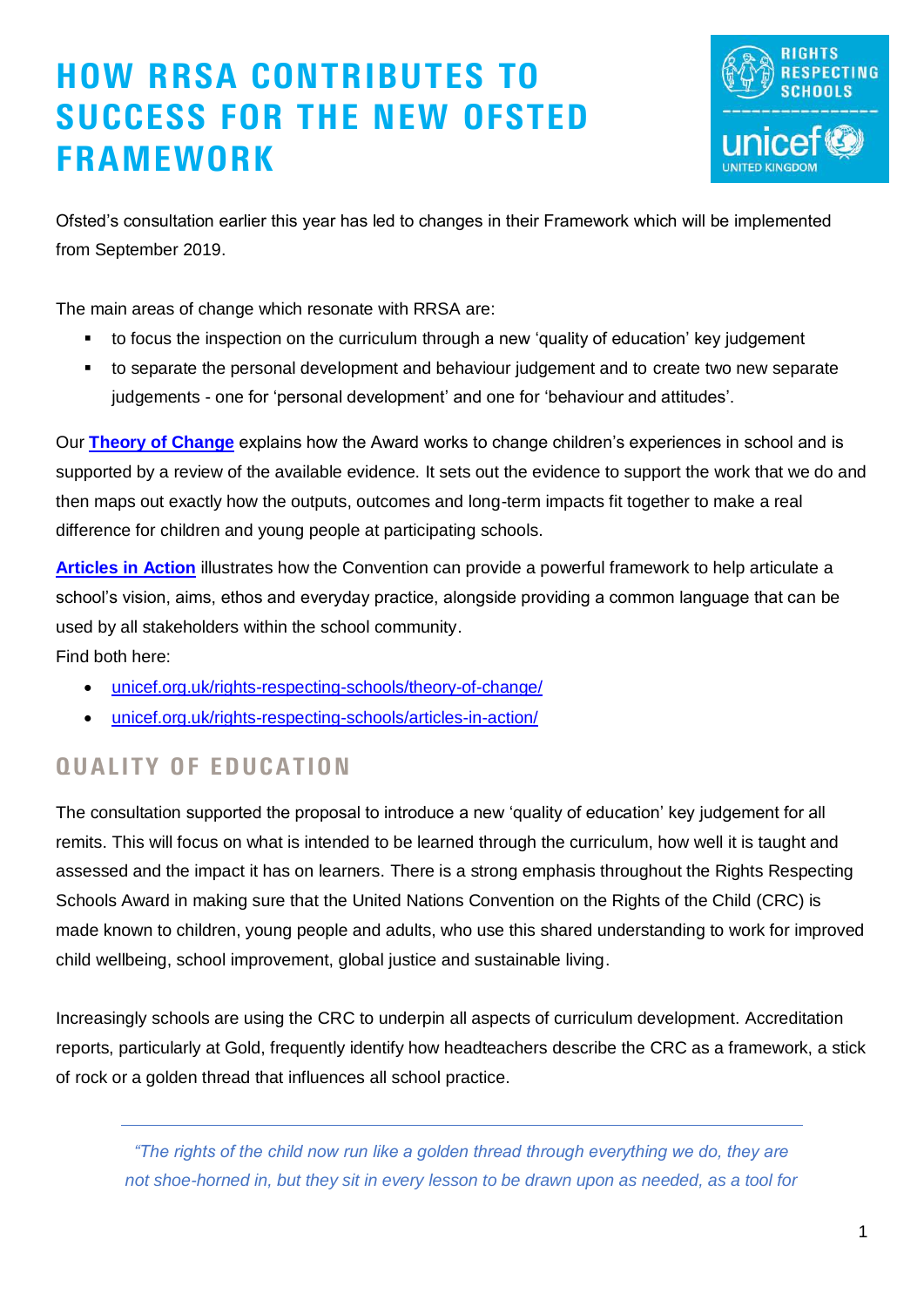The School Inspection Handbook identifies factors that are particularly effective in delivering high quality education. RRSA Outcomes contribute to these criteria.

- [Ofsted School Inspection Handbook](https://assets.publishing.service.gov.uk/government/uploads/system/uploads/attachment_data/file/828469/School_inspection_handbook_-_section_5.pdf)
- [RRSA Outcomes](https://www.unicef.org.uk/rights-respecting-schools/wp-content/uploads/sites/4/2015/06/RRSA-Strands-and-Outcomes-at-Silver-and-Gold.pdf)

| Ofsted criteria for high quality education         | <b>RRSA</b> outcomes                             |
|----------------------------------------------------|--------------------------------------------------|
| The school's curriculum is rooted in the solid     | 1. Children, young people and the wider school   |
| consensus of the school's leaders about the        | community know about and understand the CRC      |
| knowledge and skills that pupils need in order to  | and can describe how it impacts on their lives   |
| take advantage of opportunities, responsibilities  | and on the lives of children everywhere.         |
| and experiences of later life. In this way, it can |                                                  |
| powerfully address social disadvantage.            |                                                  |
| It is clear what end points the curriculum is      | 1. Children, young people and the wider school   |
| building towards and what pupils need to know      | community know about and understand the CRC      |
| and be able to do to reach those end points.       | and can describe how it impacts on their lives   |
|                                                    | and on the lives of children everywhere.         |
| The school's curriculum is planned and             | 7. Children and young people value education     |
| sequenced so that new knowledge and skills         | and are involved in making decisions about their |
| build on what has been taught before and           | learning.                                        |
| towards its clearly defined end points.            |                                                  |
| The curriculum reflects the school's local context | 1. Children, young people and the wider school   |
| by addressing typical gaps in pupils' knowledge    | community know about and understand the CRC      |
| and skills.                                        | and can describe how it impacts on their lives   |
|                                                    | and on the lives of children everywhere          |
| The curriculum remains as broad as possible for    | 6. Children and young people are included and    |
| as long as possible. Pupils can study a strong     | are valued as individuals.                       |
| academic core of subjects, such as those           | 7. Children and young people value education     |
| offered by the EBacc.                              | and are involved in making decisions about their |
|                                                    | learning.                                        |
|                                                    | 8. Children and young people know that their     |
|                                                    | views are taken seriously.                       |
| There is high academic/vocational/technical        | 6. Children and young people are included and    |
| ambition for all pupils, and the school does not   | are valued as individuals.                       |
| offer disadvantaged pupils or pupils with SEND     | 7. Children and young people value education     |
| a reduced curriculum.                              | and are involved in making decisions about their |
|                                                    | learning.                                        |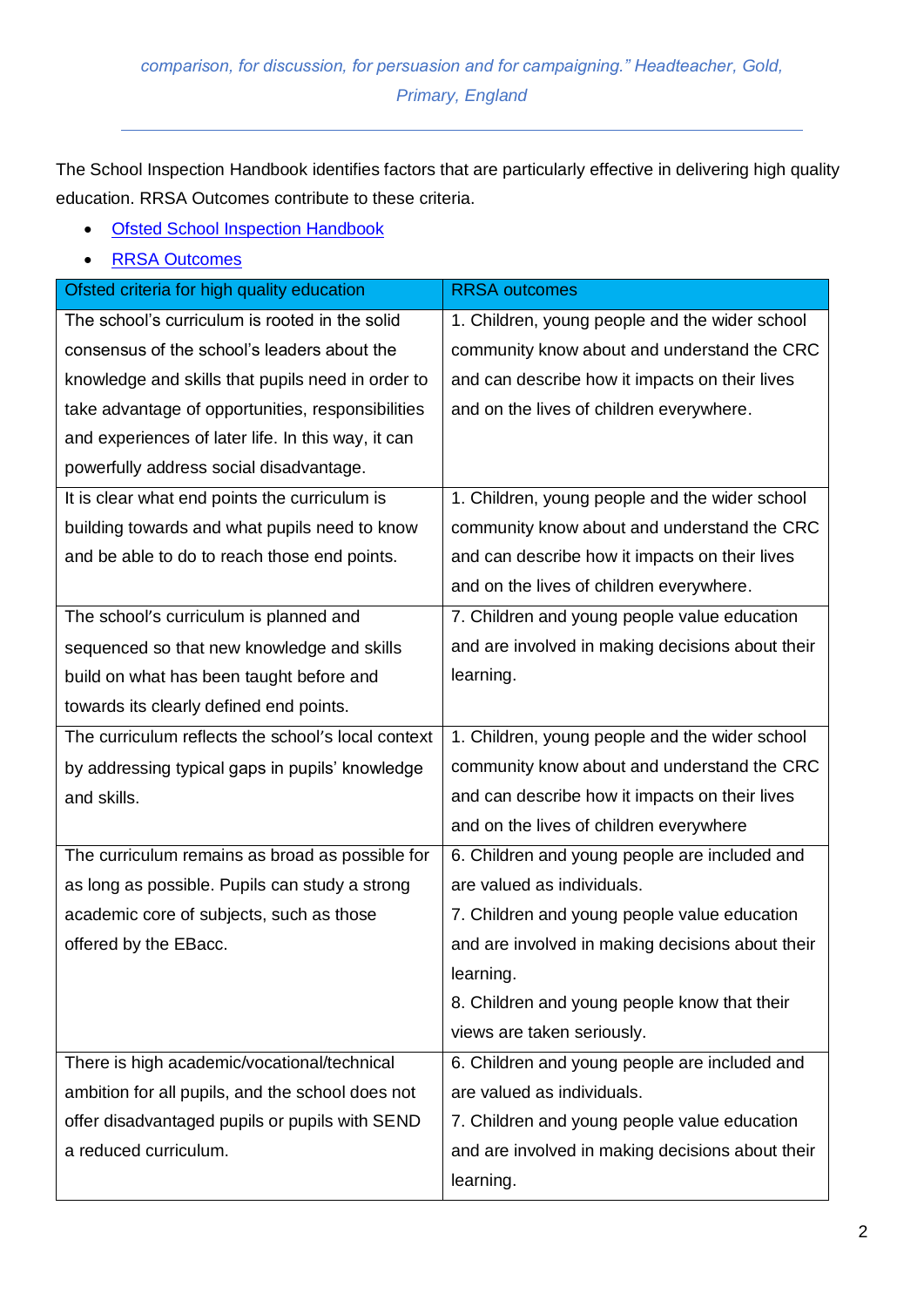| 8. Children and young people know that their |
|----------------------------------------------|
| views are taken seriously.                   |

Headteachers consistently identify that becoming rights respecting increases children's engagement in learning.

*99% of adults in Gold schools report high levels of pupil engagement, an increase of 8% from before work began.* 

Children spoken with during accreditation visits are overwhelmingly positive about their school and the opportunities they provide.

*"This is a place I want to be in and learn." Pupil, Gold Secondary, England*

### PERSONAL DEVELOPMENT OF LEARNERS

The new 'personal development' judgement considers what a school does to help develop learners' character, resilience and values and the advice and support it provides to help learners succeed in life. The School Inspection Handbook identifies several criteria as being significant in personal development - RRSA outcomes particularly in Strands B and C contribute to many of these criteria for effective personal development.

| Ofsted criteria for effective personal          | <b>RRSA</b> outcomes                             |
|-------------------------------------------------|--------------------------------------------------|
| development                                     |                                                  |
| Developing responsible, respectful and active   | 9. All children and young people have taken      |
| citizens who can play their part and become     | action to uphold their rights and the rights of  |
| actively involved in public life as adults      | others locally and globally.                     |
| Developing and deepening pupils' understanding  | 2. In school children and young people enjoy the |
| of the fundamental British values of democracy, | rights enshrined in the CRC.                     |
| individual liberty, the rule of law and mutual  | 3. Relationships are positive and founded on     |
| respect and tolerance                           | dignity and a mutual respect for rights.         |
|                                                 | 6. Children and young people are included and    |
|                                                 | are valued as individuals.                       |
|                                                 | 8. Children and young people know that their     |
|                                                 | views are taken seriously.                       |
| Promoting equality of opportunity so that all   | 3. Relationships are positive and founded on     |
| pupils can thrive together, understanding that  | dignity and a mutual respect for rights.         |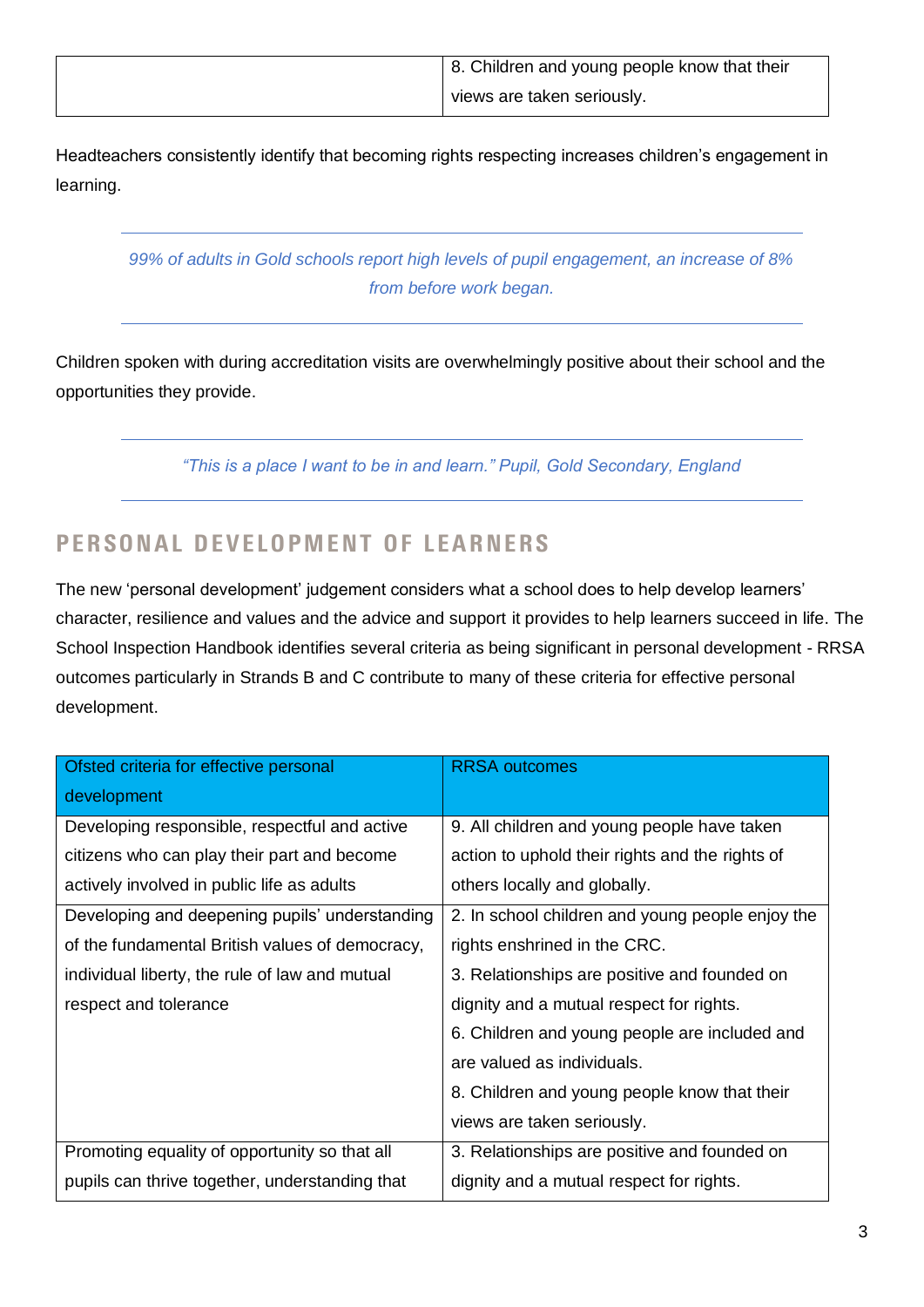| difference is a positive, not a negative, and that  | 6. Children and young people are included and       |
|-----------------------------------------------------|-----------------------------------------------------|
| individual characteristics make people unique       | are valued as individuals.                          |
| Promoting an inclusive environment that meets       | 3. Relationships are positive and founded on        |
| the needs of all pupils, irrespective of age,       | dignity and a mutual respect for rights.            |
| disability, gender reassignment, race, religion or  | 6. Children and young people are included and       |
| belief, sex or sexual orientation                   | are valued as individuals.                          |
| Developing pupils' character, which we define as    | 3. Relationships are positive and founded on        |
| a set of positive personal traits, dispositions and | dignity and a mutual respect for rights.            |
| virtues that informs their motivation and guides    | 7. Children and young people value education        |
| their conduct so that they reflect wisely, learn    | and are involved in making decisions about their    |
| eagerly, behave with integrity and cooperate        | learning.                                           |
| consistently well with others. This gives pupils    | 8. Children and young people know that their        |
| the qualities they need to flourish in our society  | views are taken seriously.                          |
| Developing pupils' confidence, resilience and       | 5. Children's social and emotional wellbeing is a   |
| knowledge so that they can keep themselves          | priority. They learn to develop healthy lifestyles. |
| mentally healthy                                    |                                                     |
| Enabling pupils to recognise online and offline     | 4. Children and young people are safe and           |
| risks to their well-being – for example, risks from | protected and know what to do if they need          |
| criminal and sexual exploitation, domestic          | support.                                            |
| abuse, female genital mutilation, forced            | 8. Children and young people know that their        |
| marriage, substance misuse, gang activity,          | views are taken seriously.                          |
| radicalisation and extremism - and making them      |                                                     |
| aware of the support available to them              |                                                     |
| Enabling pupils to recognise the dangers of         | 4. Children and young people are safe and           |
| inappropriate use of mobile technology and          | protected and know what to do if they need          |
| social media                                        | support.                                            |
| Developing pupils' understanding of how to keep     | 5. Children's social and emotional wellbeing is a   |
| physically healthy, eat healthily and maintain an   | priority. They learn to develop healthy lifestyles. |
| active lifestyle, including giving ample            |                                                     |
| opportunities for pupils to be active during the    |                                                     |
| school day and through extra-curricular activities  |                                                     |
| Developing pupils' age-appropriate                  | 5. Children's social and emotional wellbeing is a   |
| understanding of healthy relationships through      | priority. They learn to develop healthy lifestyles. |
| appropriate relationship and sex education          |                                                     |
| Providing an effective careers programme in line    |                                                     |
| with the government's statutory guidance on         |                                                     |
| careers advice that offers pupils: - unbiased       |                                                     |
| careers advice $-$ experience of work, and $-$      |                                                     |
| contact with employers to encourage pupils to       |                                                     |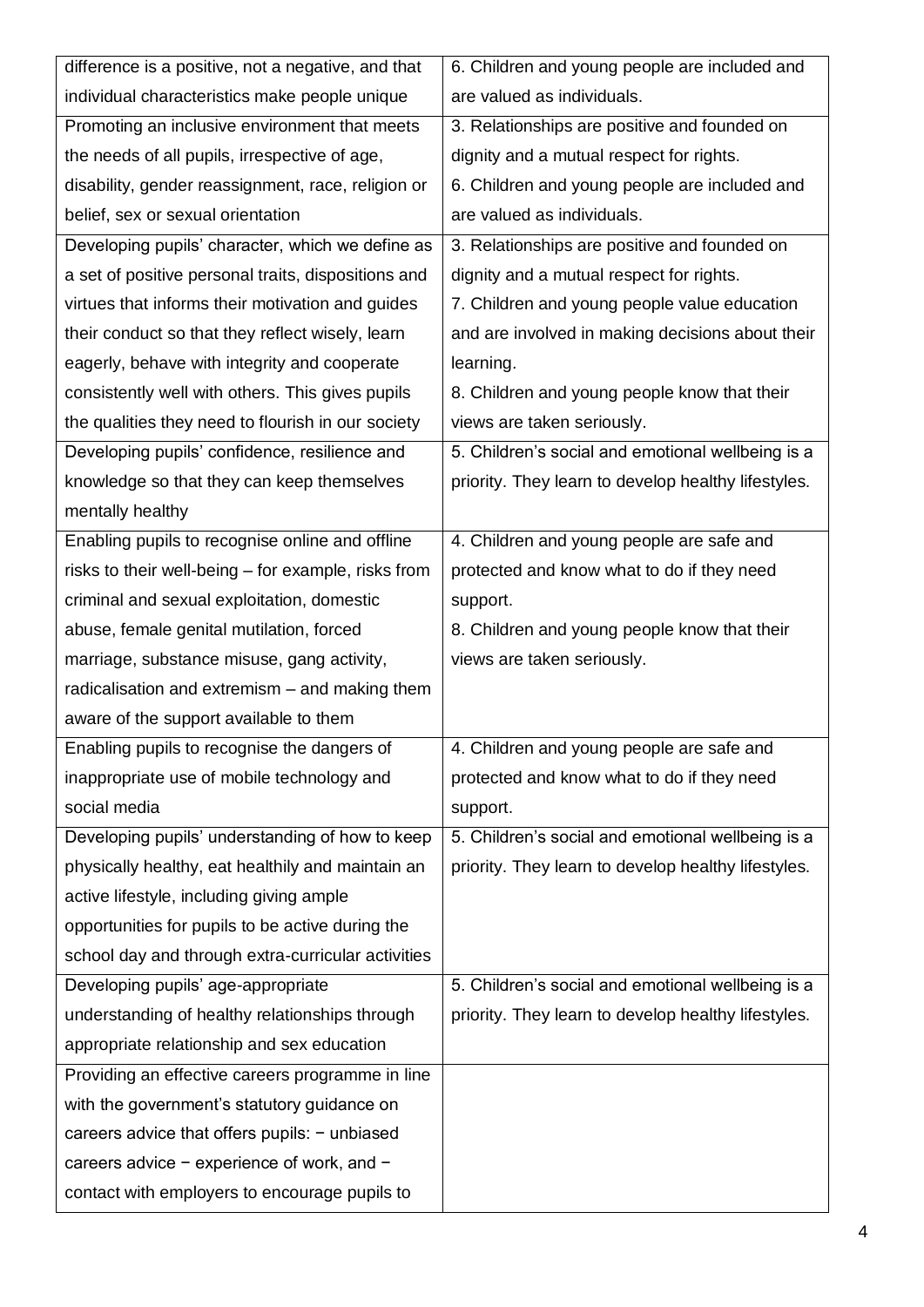| aspire, make good choices and understand what    |                                                  |
|--------------------------------------------------|--------------------------------------------------|
| they need to do to reach and succeed in the      |                                                  |
| careers to which they aspire                     |                                                  |
| Supporting readiness for the next phase of       | 7. Children and young people value education     |
| education, training or employment so that pupils | and are involved in making decisions about their |
| are equipped to make the transition successfully | learning.                                        |

There is much more detail of the evidence of the impact of RRSA and how it systematically contributes to these criteria on [our Impact section.](file:///C:/Users/SamanthaB/AppData/Local/Microsoft/Windows/INetCache/Content.Outlook/GBKMDWAW/on%20https:/www.unicef.org.uk/rights-respecting-schools/the-rrsa/impact-of-rrsa/) Over the last eight years our evidence has consistently identified similar impact.

#### SPIRITUAL, MORAL, SOCIAL AND CULTURAL DEVELOPMENT

#### • [A summary version of the UN Convention on the Rights of the Child](https://downloads.unicef.org.uk/wp-content/uploads/2010/05/UNCRC_summary-1.pdf?_ga=2.65848366.1460854500.1570540515-2018185439.1549880367)

There have been no changes to the judgements for SMSC. It continues to be covered in many different activities throughout the schools' wider curriculum and draws together many of the areas covered by the personal development judgement. A knowledge and understanding of the articles of the CRC will continue to contribute to this area. The following articles are particularly relevant:

- Article 13 freedom of expression
- Article 14 freedom of thought, belief and religion
- Article 29 the goals of education
- Article 30 children from minority or indigenous groups
- Article 31 leisure, play and culture

Relationships and sex education - from September 2019, schools can follow a new relationships and sex education and health education curriculum. From September 2020, they will be required by law to follow it. Primary-age children must be taught about positive relationships and respect for others, and how these are linked to promoting good mental health and well-being. In addition, sex education will become mandatory at secondary level.

There is considerable evidence that RRSA supports SMSC.

*However, no description of what the school offers pupils is complete without reference to what makes its heart beat: its recognition as a Unicef RRS. This underpins pupils' outstanding spiritual, moral, social, cultural, health and personal development. It explains their breadth of knowledge about British values, their tolerance of diversity and their empathy for others experiencing difficult situations. Secondary School Ofsted November* 

*2017*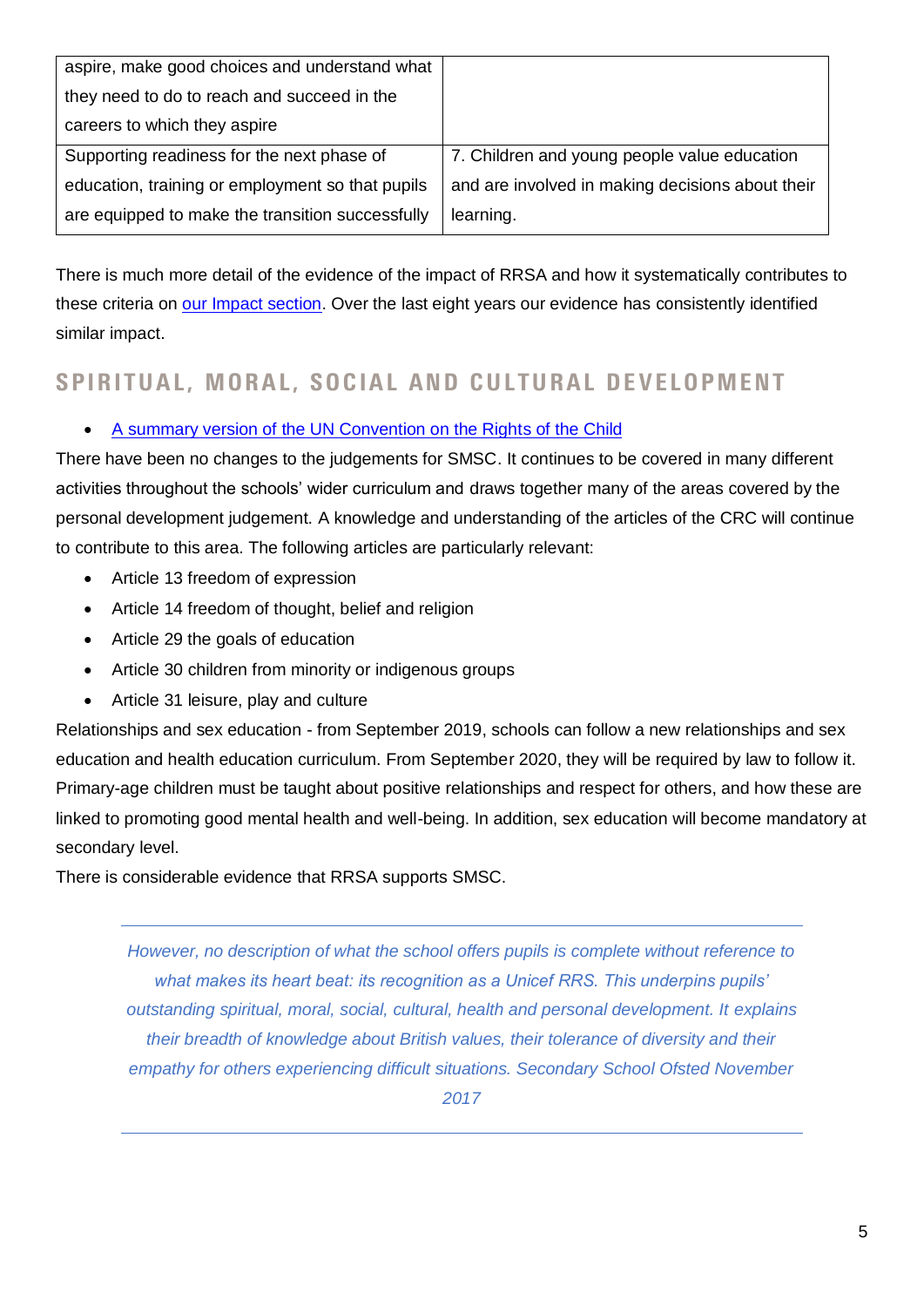## BEHAVIOUR AND ATTITUDES

The School Inspection Framework explains the behaviour and attitudes judgement as follows. The judgement considers whether leaders, teachers and practitioners have high expectations for learners and implement these consistently and fairly; whether this is reflected in the behaviours and attitudes of learners. There is a strong focus on whether providers tolerate bullying or harassment of learners and staff and how they deal with it swiftly and effectively.

The School Inspection Framework describes how the judgement focuses on the factors that research and inspection evidence indicate contribute most strongly to pupils' positive behaviour and attitudes. RRSA outcomes, as for Personal Development contribute towards many of these factors.

| Ofsted criteria for positive Behaviour and         | <b>RRSA</b> outcomes                             |
|----------------------------------------------------|--------------------------------------------------|
| <b>Attitudes</b>                                   |                                                  |
| A calm and orderly environment in the school       | 7. Children and young people value education     |
| and the classroom, as this is essential for pupils | and are involved in making decisions about their |
| to be able to learn                                | learning.                                        |
| The setting of clear routines and expectations for | 2. In school children and young people enjoy the |
| the behaviour of pupils across all aspects of      | rights enshrined in the CRC.                     |
| school life, not just in the classroom             | 3. Relationships are positive and founded on     |
|                                                    | dignity and a mutual respect for rights.         |
|                                                    | 6. Children and young people are included and    |
|                                                    | are valued as individuals.                       |
|                                                    | 8. Children and young people know that their     |
|                                                    | views are taken seriously.                       |
| A strong focus on attendance and punctuality so    | 6. Children and young people are included and    |
| that disruption is minimised                       | are valued as individuals.                       |
|                                                    | 7. Children and young people value education     |
|                                                    | and are involved in making decisions about their |
|                                                    | learning.                                        |
| Clear and effective behaviour and attendance       | 2. In school children and young people enjoy the |
| policies with clearly defined consequences that    | rights enshrined in the CRC.                     |
| are applied consistently and fairly by all staff.  | 3. Relationships are positive and founded on     |
| Children, and particularly adolescents, often      | dignity and a mutual respect for rights.         |
| have particularly strong concepts of fairness that | 6. Children and young people are included and    |
| may be challenged by different treatment by        | are valued as individuals.                       |
| different teachers or of different pupils          | 8. Children and young people know that their     |
|                                                    | views are taken seriously.                       |